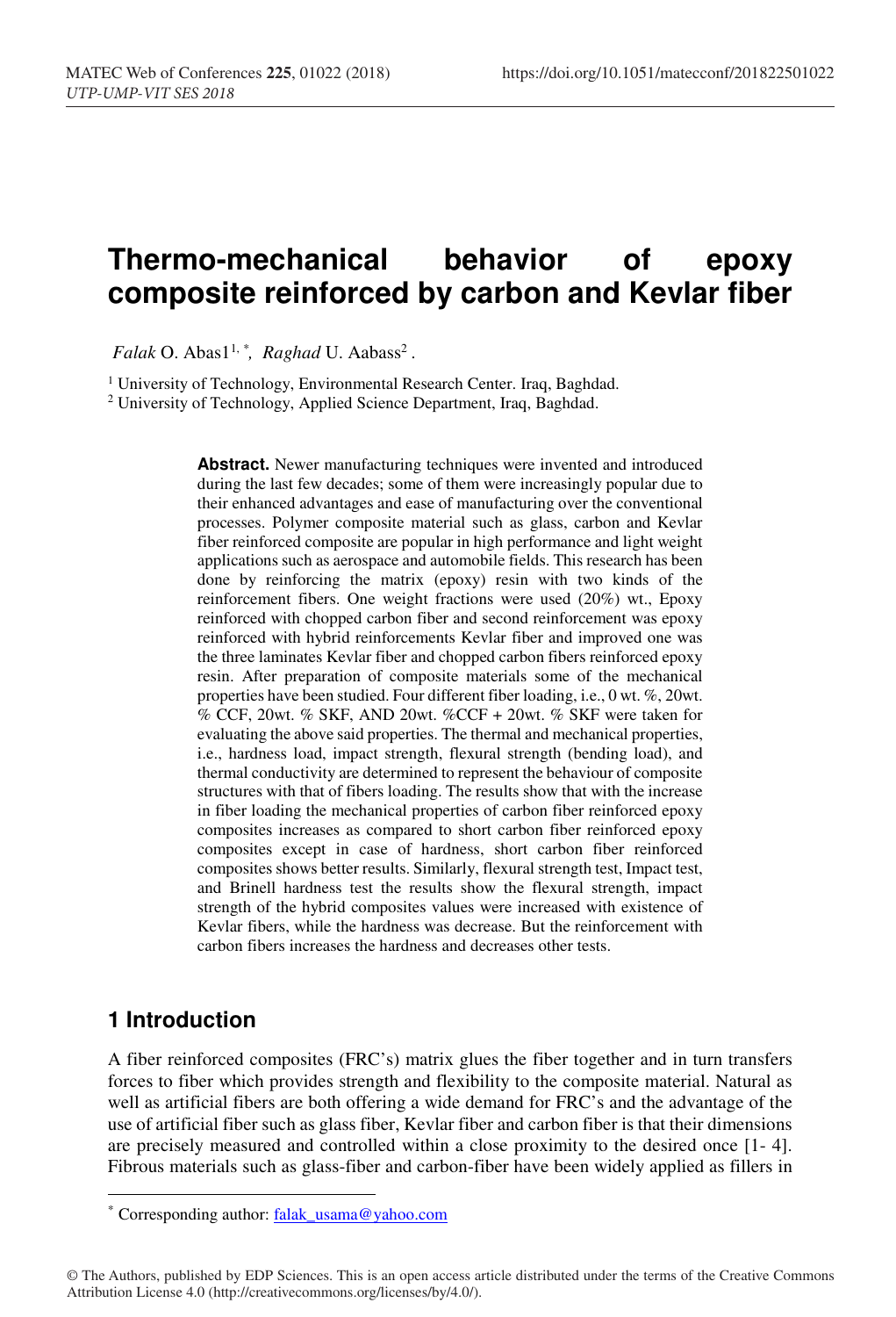composites. In particular, aramid-fiber is widely used in automobile industry due to many impressive mechanical properties, for instance, light-weight, high specific modulus and strength, high thermal resistance and chemical inertness. It is known that the relatively weak mechanical properties of monolithic epoxy have limited its applications in components which demand high mechanical strength. Therefore, many research works on reinforcing polymer based materials have incorporated various particle/whisker-type fillers to gain an insight into the way to solve the problem [5]. The most function of the fibers in a composite is to carry most of the load applied to the composite and provide stiffness. For this reason, fiber materials have high tensile strength and high elastic modulus [6]. Hence, fabric reinforcement composites enhanced the abrasive wear resistance significantly [7]. A fiber reinforced composites (FRC's) matrix glues the fiber together and in turn transfers forces to fiber which provides strength and flexibility to the composite material. Natural as well as artificial fibers are both offering a wide demand for FRC's and the advantage of the use of artificial fiber such as glass fiber, Kevlar fiber and carbon fiber is that their dimensions are precisely measured and controlled within a close proximity to the desired once [1- 4]. Fibrous materials such as glass-fiber and carbon-fiber have been widely applied as fillers in composites. In particular, aramid-fiber is widely used in automobile industry due to many impressive mechanical properties, for instance, light-weight, high specific modulus and strength, high thermal resistance and chemical inertness. It is known that the relatively weak mechanical properties of monolithic epoxy have limited its applications in components which demand high mechanical strength. Therefore, many research works on reinforcing polymer based materials have incorporated various particle/whisker-type fillers to gain an insight into the way to solve the problem [5]. The most function of the fibers in a composite is to carry most of the load applied to the composite and provide stiffness. For this reason, fiber materials have high tensile strength and high elastic modulus [6]. Hence, fabric reinforcement composites enhanced the abrasive wear resistance significantly [7].

Hybrid composites which combine two or more different fibers in a common matrix greatly expand the range of properties that can be achieved with advanced composites. Hybrid have unique features that can be used to meet diverse and competing design requirements in a more cost-effective way than either advanced or conventional composites. Some of the specific advantages of hybrids over conventional composites are balanced strength and stiffness, balanced bending and membranes mechanical properties, reduced weight and/or cost, improved fracture toughness and improved impact resistance [2].

Thermoplastic and thermosetting resins have their unique properties but generally thermosetting resins are preferred to mix with glass, carbon and Kevlar due to their higher strength and easily curing properties at room temperature. Thermosetting polymers are insoluble and infusible after cure because the chains are rigidly joined with strong covalent bonds. Epoxy is the most popular among the available thermosetting polymers due to its high strength, low viscosity, low volatility and lower shrinkage rates over other thermosetting polymers [2, 3]. Sulaiman [8] investigated the effect of hardener on mechanical properties of carbon reinforced phenolic resin composites for hardener contents ranging from (5-15) wt. %, then composites with 15% hardener content show an increase in flexural strength, tensile strength and hardness. In recent years, fiber-reinforced composites have gained much attention due to their use in aerospace, marine, automobile, medical and other engineering industries. Among thermosett polymers, epoxy resins are the most common matrices for high performance aramid-fiber composites due to their easy processing [9].

This research has been aimed for reinforcing the matrix (epoxy) resin with two kinds of the reinforcement fibers. Epoxy reinforced with chopped carbon fiber and second reinforcement with hybrid reinforcements which was Kevlar fiber and improved one was the three laminates Kevlar fiber and chopped carbon fibers reinforced epoxy resin. After preparation of composite materials some of the mechanical properties have been studied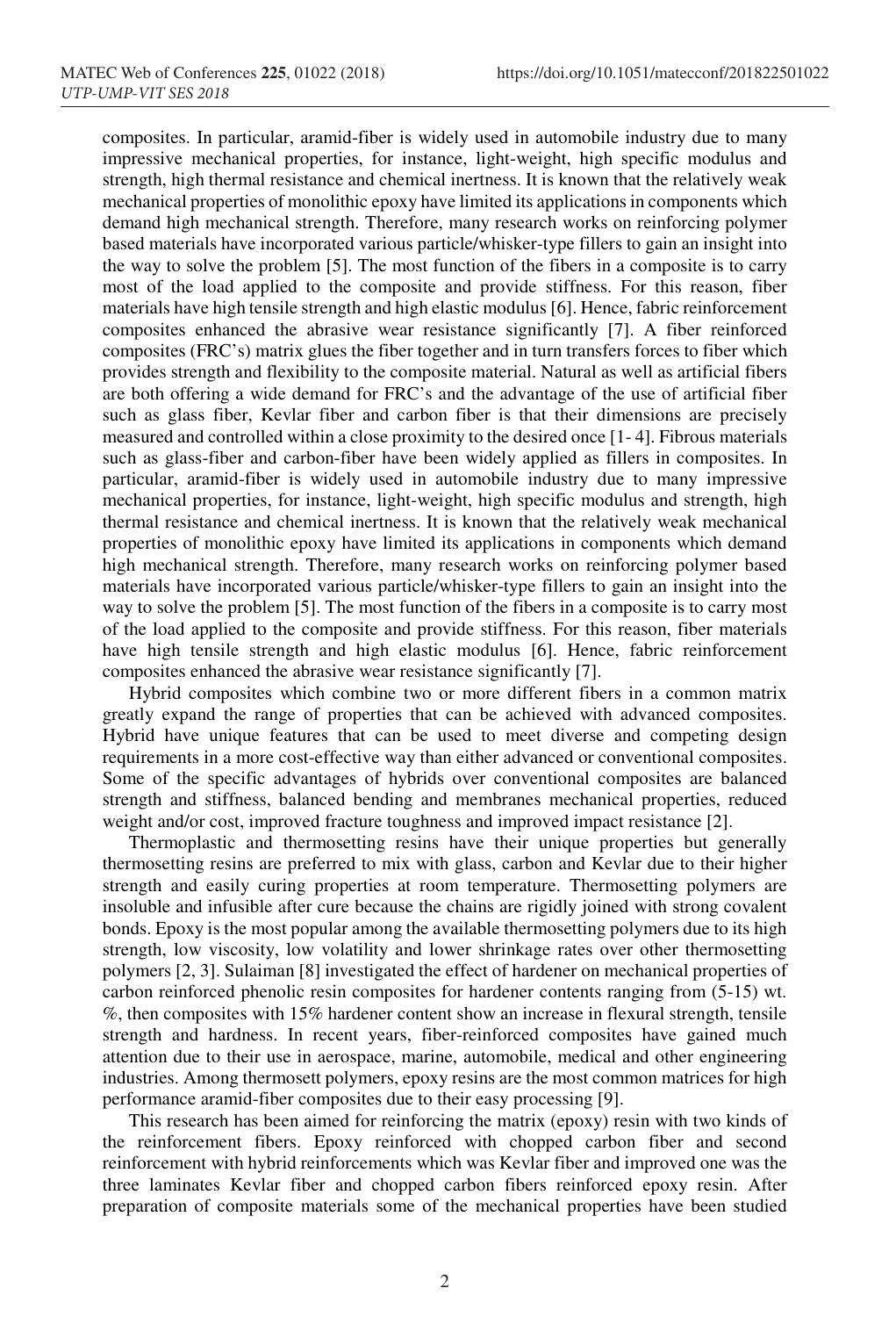firstly, is the effect of type and contents of fibers loading on thermo-mechanical properties of prepared samples, secondly, is the optimization for thermo-mechanical properties for them.

# **2 Experimental Procedure**

# **2.1 Materials**

## 2.1.1 Carbon fiber

Called graphite fiber is a material consisting of extremely thin fibers about 0.005–0.010 mm in diameter and composed mostly of carbon atoms. And short carbon fiber 200 G.S.M. and 5 mm length are used as a reinforcing material as shown in Fig. 1(a).

### 2.1.2 Kevlar fiber

It is the registered trademark for a Para-aramid synthetic fiber, related to other, maintains its strength and resilience down to cryogenic temperatures (−196 °C); in fact, it is slightly stronger at low temperatures. At higher temperatures the tensile strength is immediately reduced by about 10–20%, and after some hours the strength progressively reduces further. At 160 °C about 10% reduction in strength occurs after 500 hours. At 260 °C 50% strength reduction occurs after 70 hours see Fig. 1 (b).

### 2.1.3 Matrix Material

Epoxy resins are the most commonly used resins. Epoxy LY 556 resin, chemically belonging to the "epoxide" family is used as the matrix material. The low temperature curing epoxy resin (Araldite LY 556) and the corresponding hardener (HY 951) are mixed in a ratio of 3:1 by weight as recommended. They are low molecular weight organic liquids containing epoxide groups. Epoxy is chosen primarily because it happens to the most commonly used polymer and because of its low density (1.1 gm. /cc). Low value of thermal conductivity of epoxy is about (0.363W/m. K) [10].



**Fig. 1.** Reinforced fibers chopped carbon and short Kevlar fiber used for epoxy composite system.

### **2.2 Standard process for epoxy preparation**

Mix 3 parts of a primer resin to 1 part of (B) activator. Due to the high viscosity of the product manual mixing is not recommended. All mixing should be performed with 400-600 rpm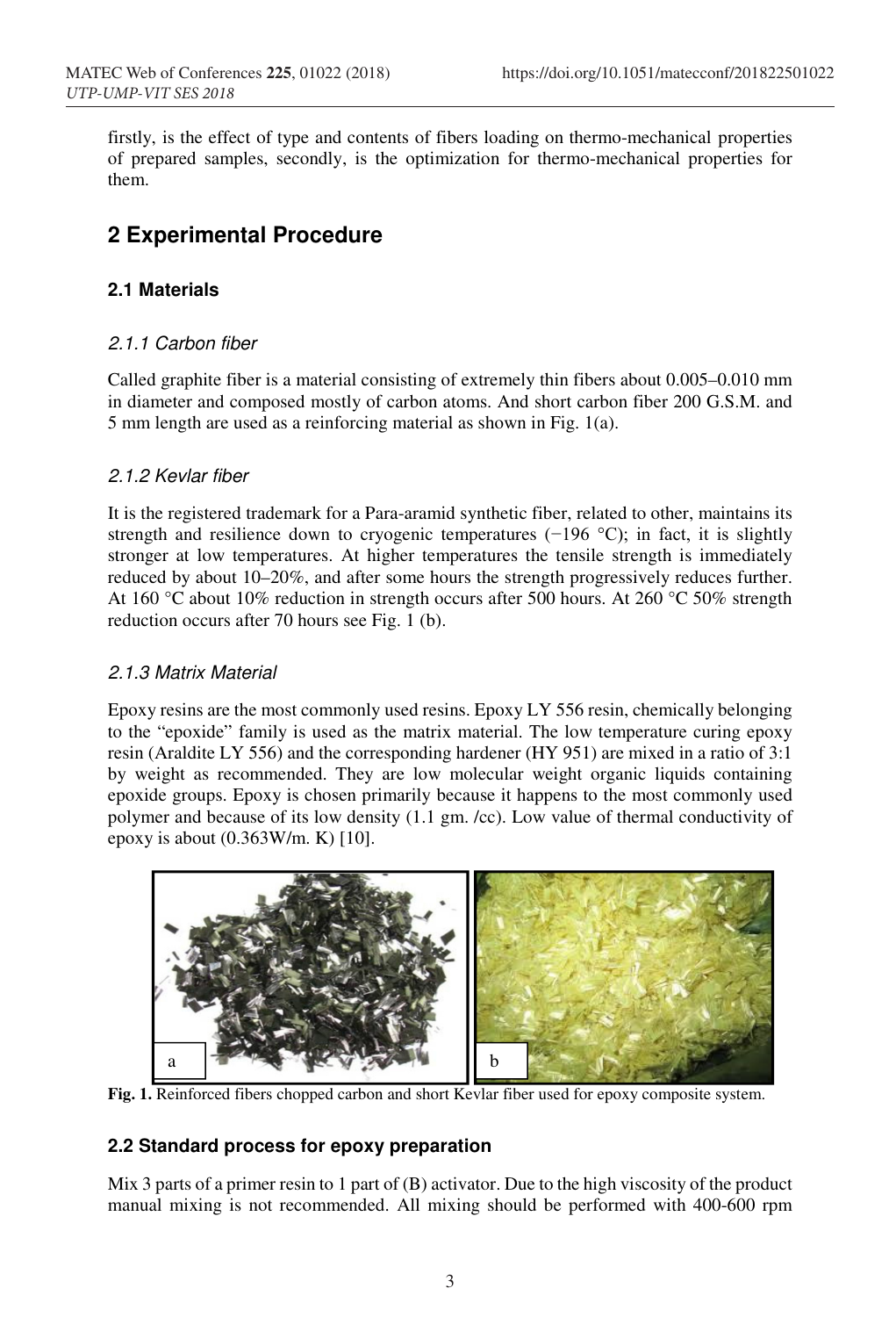power drill and the mixing attachment provident. Use low speed and keep mixing blade down in the product to avoid entrapping air in the mixture. Start by premixing component  $(A)$ primer resin to compensate for any settling which may have occurred. Then empty the entire content of component (B) primer activator in to component (A) primer resin and mix for a minimum of 15 min after a uniform appearance is first obtained. Pay special of the contained to insure complete mixing, and then different types and content of fibers are used as chopped carbon fiber CCF and short Kevlar fiber SKF respectively [11].

### **2.3 Improved Composite Fabrication**

Short carbon fiber are separately weighed for each weight percent (wt. %) composition and then mixed with epoxy resin chemically belonging to epoxide family used as a matrix material (chemical description is Bisphenol A Diglycidyl ether). However short Kevlar fibers are uniformly mixed with epoxy resin and then poured in separate mould for each weight percent fiber composition (i.e., 0wt. %, 20 wt. % CCF, 20 wt. %, 20 wt. % SKF and 20 wt.  $% + 20\%$  from CCF+ SKF). These mould boxes are made by conventionally hand-lay-up techniques so as to get composite samples with different type fiber content, then placed for 24 hours to get the proper curing. After that all the composites are removed from the mould and dried in furnace at a temperature of 50 °C for 15 min only to remove moistures from the composites. Table (1) estimate the design composition used in preparation of improved composite system [12].

| Sample no. | $Epoxy$ (EP) g | chopped carbon fiber (CCF) g | Short Kevlar fiber (SKF) g |
|------------|----------------|------------------------------|----------------------------|
|            |                |                              |                            |
|            |                |                              |                            |
|            |                |                              |                            |
|            |                |                              |                            |

**Table 1.** Design samples composition (for EP/ CCF+SKF composite).

# **2.4 Test for thermo- mechanical properties**

Tests for mechanical properties include the hardness, flexural strength (F.S.), Impact strength (I.S.), hardness measurement as shore D (Durometer hardness) hardness number (J) is used to make an impression on the composite specimen [13]. The flexural strength of the composite is the maximum bending stress that it can be subject to before bending. A threepoint bending test is conducted on universal testing machine find out the flexural strength of the composite sample with span length of 30 mm and a crosshead speed of 10 mm/min is maintained for the loaded specimen subjected to failure. The Impact strength is the capability of the material to withstand a suddenly applied load and is expressed in terms of energy. These tests are being carried out on the impact tester at low velocities. The charpy V-notch impact tests are done as per ASTM D 256 test standards [13-15]. Dimensions for the specimen taken for impact test are 75 mm  $\times$  15 mm  $\times$  3.2 mm with a V-groove of 2.5 mm depth at the centre of the specimen. The specimen is then fixed in the slot such that the groove of the specimen faces the opposite side to the striking end of the hammer. Thermal conductivity test is achieved using Lee's disk instrument (Koeyigit Electronic, UK). The thermal conductivity is calculated by the following equations:

$$
e = P / \pi r [r (T1 + T3) + 2 (d1 T1 + 0.5 ds (T1 + T2) + d2 T2 + d3 T3]
$$
 (1)

$$
K = e ds [T1 + 2 T1 (d1 + 0.5 ds) / r + T2 ds / r] / (T2 - T1)
$$
 (2)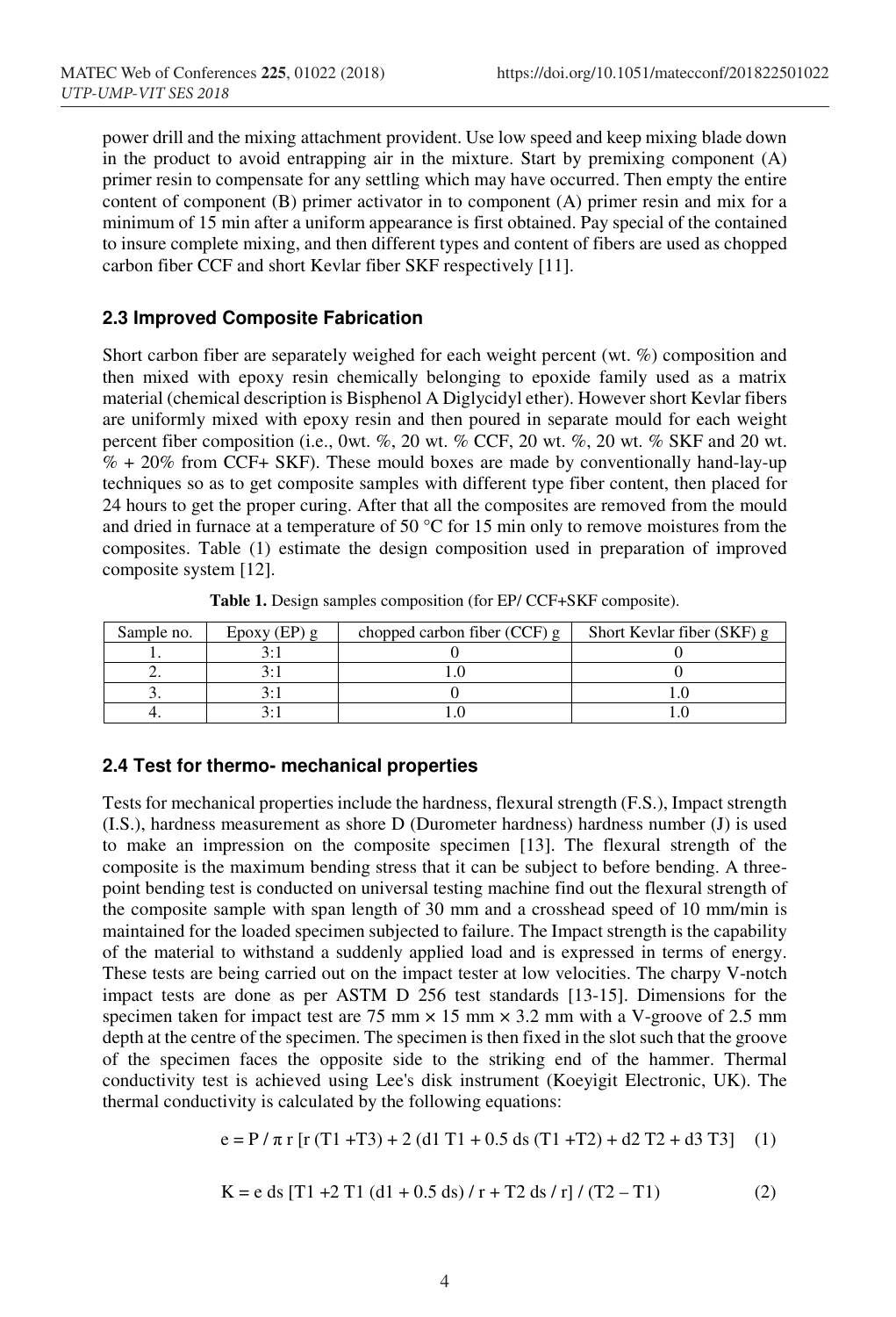where:

 $e =$ loss in heat per unit area in (w/cm2. c°).  $P =$  supplied power in (w).  $r =$  radius of disk in (cm). d1,  $d2$ ,  $d3$  = thickness of disks in (cm).  $ds =$  thickness of specimen in (cm). T1, T2, T3 = measured temperatures of disks no., 1, 2, and 3 in  $(c^{\circ})$ .  $K =$  thermal conductivity in (w / cm .c<sup>o</sup>).

# **3 Results and Discussion**

## **3.1 Mechanical properties**

Mechanical properties are measured to notice the effect of prepared compositions on the overall performance. Effect of increase in percentage by weight of fiber/fabric composition on mechanical properties of composites is discussed. Analysis also includes comparison in properties of applied one fibers loaded (CCF, SKF) alone, applied without fibers, and finally applied with both fibers (CCF + SKF) respectively [16, 17].

### **3.2 Effect of fiber loading on the hardness chopped carbon – short Kevlar epoxy composites:**

Hardness is the resistance of the material to localized deformation. Figure 2 shows the comparison in the properties of hardness for short Kevlar as well as chopped carbon fiber reinforced epoxy composites. For short Kevlar composites hardness slightly increases with the increase in fiber loading but for chopped fiber reinforced epoxy composites hardness increases with the increase in fiber loading except at 20wt.  $\%$ , 20wt.  $\%$  + 20wt.  $\%$  for both fiber loading [17].



**Fig. 2.** Estimate the effect of loading type and content on the hardness of epoxy composite.

### **3.3 Effect of fiber loading on flexural strength for chopped carbon/ short Kevlar fiber-epoxy composites**

Flexural strength which is a mechanical parameter is defined as the material's ability to resist deformation under load. The Flexural strength represents the highest stress experienced within the material at its moment of rupture. Figure 3 notice the effect of change in flexural strength values with the change in fiber loading (wt. %) of the composites, where high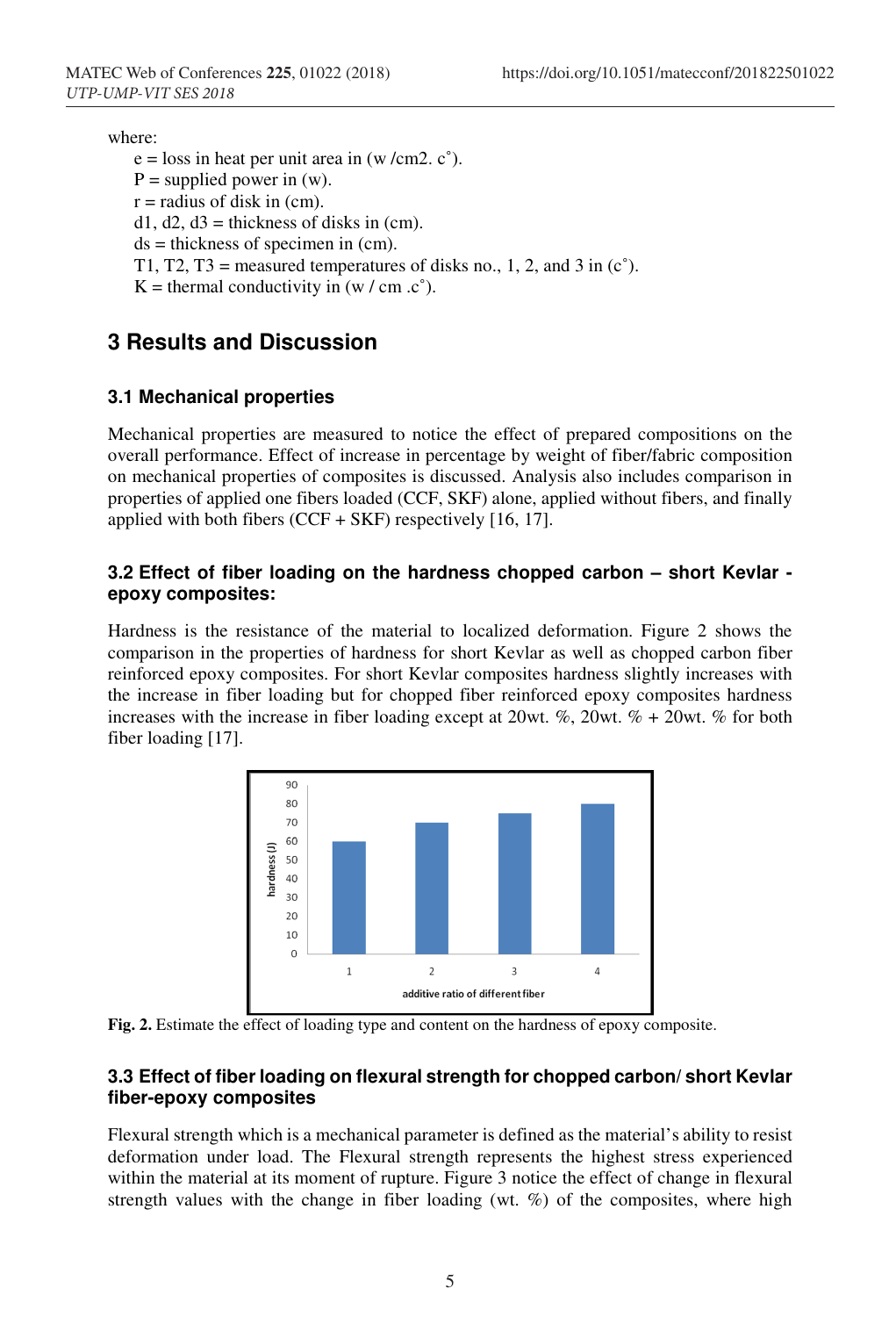resistance to distortion for sample (4 of 20wt.  $\%$  + 20wt.  $\%$  for both fiber loading according to their share comptability effect for both chopped and hybrid fiber respectively [18, 19].



**Fig. 3.** Estimate the effect of loading type and content on the flexural bendig strength of epoxy composite.

### **3.4 Effect of fiber loading on impact strength for chopped carbon/ short Kevlar fiber-epoxy composites**

Figure 4 shows the effect of fiber loading on the impact strength of chopped CFRE composites. Impact strength increases with the increase in fiber loading for chopped carbon and short Kevlar and combined fibers composites, the values for chopped fiber composites are slightly less than that of short Kevlar and combined composites. This is due to the arrangement for pattern and longer length of fibers in combined fiber composites which can effectively transfer loads from one end to another [20].



**Fig. 4.** Estimate the effect of loading type and content on the impact strength of epoxy composite.

### **3.5 Effect of fiber loading on thermal conductivity for chopped carbon/ short Kevlar fiber-epoxy composites**

The thermal conductivity, for different composition of composite materials are presented and their variations shown in Figure 5. Thermal conductivity is the property describing a material's ability to transfer heat, where high resistance to thermal shock showed for sample (4 of 20wt.  $\%$  + 20wt.  $\%$  for both fiber loading according to their share comptability effect for both chopped and hybrid fiber respectively [18-20].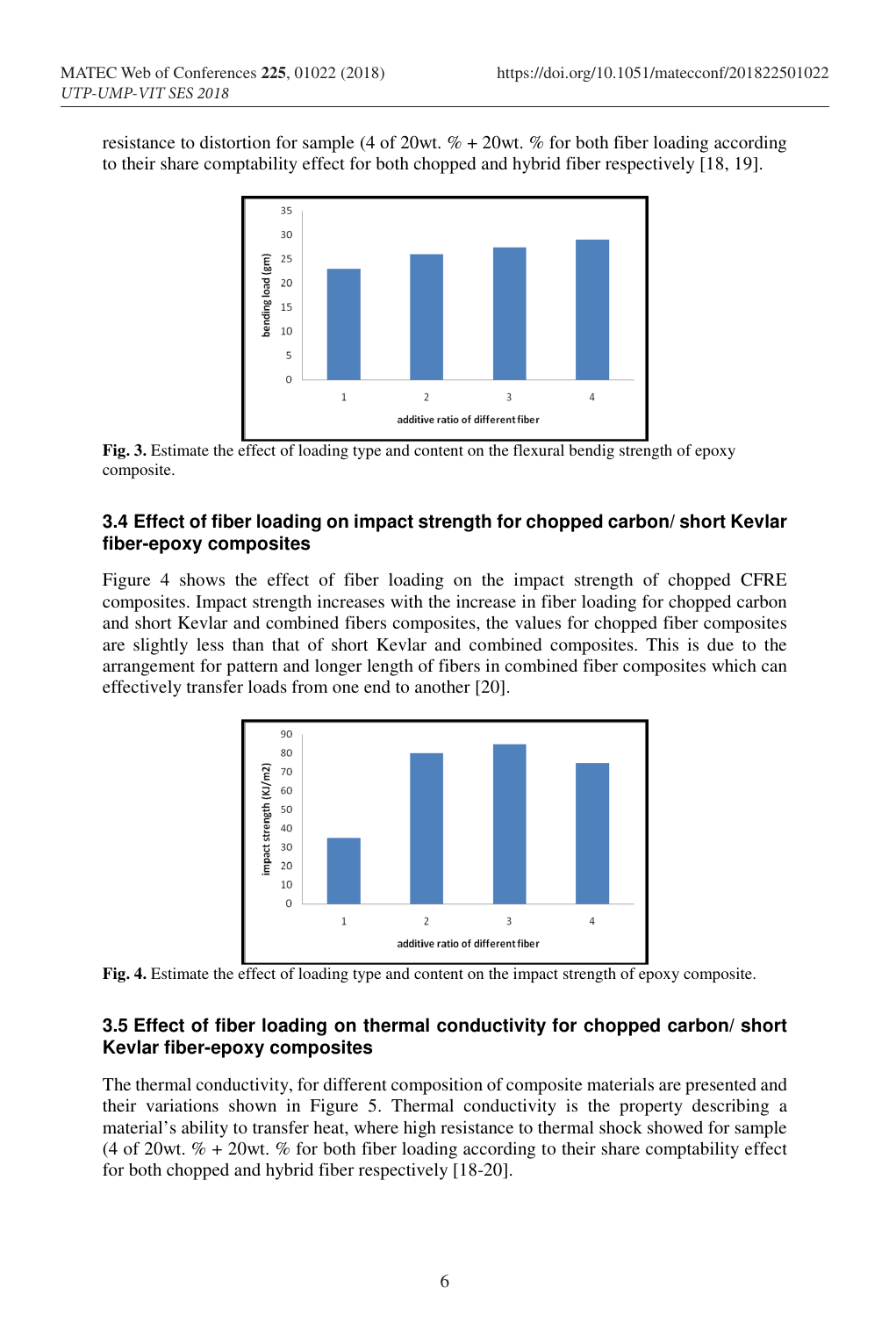

**Fig. 5.** Estimate the effect of loading type and content on the thermal conductivity of epoxy composite.

# **4 Conclusions**

A comparative study was carried out on chopped carbon fiber and short Kevlar fiber and combined (carbon & Kevlar fiber) reinforced epoxy composites to notice the effect.

- 1. Mechanical properties such as, flexural strength, impact strength and hardness increases with increasing fiber loading and improved with superior mechanical properties with combined sample of 20wt.  $% +20$ wt.  $%$  for both fiber loading.
- 2. Thermal properties as thermal conductivity is superior for sample 4 of 20wt.  $% + 20$ wt. % for both fiber loading.

# **References**

- 1. Soboyejo, W. *Mechanical properties of engineered materials*, (Marcel Dekker Inc., New York, 2003).
- 2. Nielsen, L.E.; and Landel, R.F. *Mechanical properties of polymers and composites*, (Marcel Dekker Inc., New York, 2004).
- 3. Yunus, R.; Zahari, N.H.; Salleh, M.A.M.; and Ibrahim N.A., Compos. Sci. Technol., **471-472**, 652-657 (2011).
- 4. Katogi, H.; Takemura, K.; and Shimmer, Y., Key. Eng. Mater., **462-463**, 207-212 (2011).
- 5. Friedrich, K., Compos. Sci. Technol., **22**, 43-74 (1985).
- 6. Sharma, M.; Bijwe, J.; and Mitschang, P., Tribol. Int., **44**, 81-91 (2011).
- 7. Szuecs, F.; Nyun, P.K.C.; and Johnson, W.L., J. Metastab. Nanocryst., **10**, 43-48 (2001).
- 8. Sulaiman, S.; Yunus, R.; Ibrahim, N.A.; and Rezai, F., Effect of hardener on mechanical properties of carbon fiber reinforced phenolic resin composites. J. Eng. Sci. Technol., **3**(1), 79-86 (2008).
- 9. Kim, E.S.; Lee, T.H.; Kim, E.J.; and Yoon, J.S., J Appl. Polym. Sci., 126(2), 410-418 (2012).
- 10. Wan, Y.Z.; Lian, J.J.; Huang, Y.; Wang, Y.L.; and Chen, G.C., Mater. Sci. Eng.: A, **429**(1–2), 304-311 (2006).
- 11. Agarwal, G.; Patnaik, A.; and Sharma, R.K., Int. J. Adv. Struct. Eng., 21(5), 1-8 (2013).